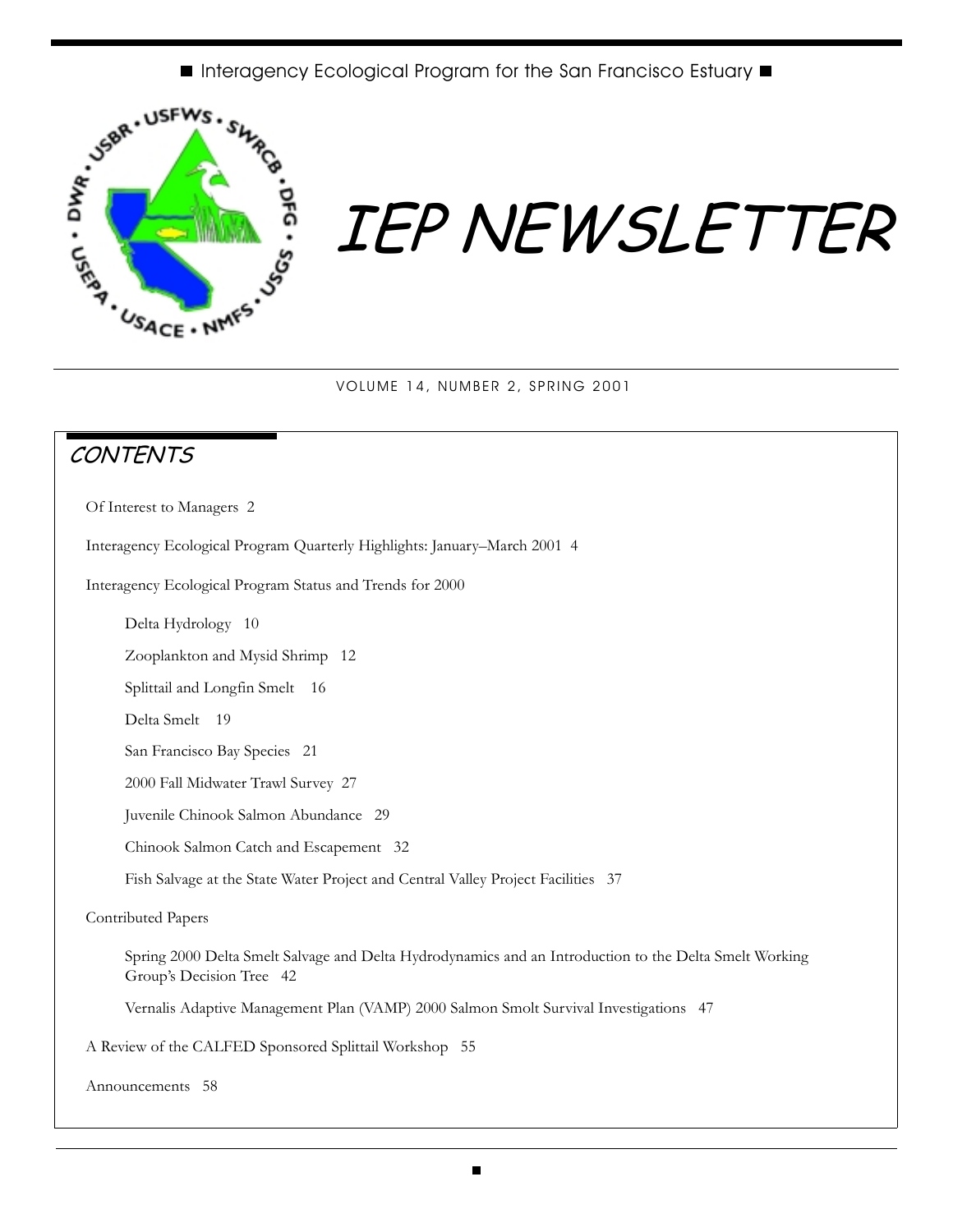## CONTRIBUTED PAPERS

### **SPRING 2000 DELTA SMELT SALVAGE AND DELTA HYDRODYNAMICS AND AN INTRODUCTION TO THE DELTA SMELT WORKING GROUP'S DECISION TREE**

*Matt Nobriga<sup>1</sup> , Zach Hymanson1 , Kevin Fleming2 and Cathy Ruhl<sup>3</sup> 1DWR, 2 DFG, 3USGS*

#### **Introduction and Background**

The delta smelt (*Hypomesus transpacificus*) is listed as a threatened species under both the Federal Endangered Species Act (FESA) and the California Endangered Species Act. Through formal consultation under Section 7 of the FESA, USBR and DWR received a biological opinion from USFWS, which allows for the incidental take of delta smelt arising through operation of the Central Valley Project (CVP) and the State Water Project (SWP). The incidental take of delta smelt is estimated as part of CVP and SWP fish salvage operations. Salvage levels of young delta smelt have exceeded incidental take levels every spring and summer since 1996, except in the very high spring outflow year of 1998 (Table 1). These high salvage levels have resulted in changes to project operations, often leading to the curtailment of water exports.

Nobriga and others (2000) reviewed data on delta smelt distribution, recruitment patterns and salvage, as well as Delta hydrodynamics during the moderately wet springs of 1996 and 1999 to provide hypotheses about why springtime delta smelt salvage has been consistently high. Based on their review, Nobriga and others (2000) suggested the following:

- Moderate winter-spring flows in the San Joaquin River may result in attraction of spawning delta smelt into the central Delta.
- Maintenance of moderate central Delta flows during the Vernalis Adaptive Management Plan (VAMP) provides good larval rearing habitat within the Delta<sup>1</sup>.

| Table 1 Estimated combined CVP and SWP salvage of                     |
|-----------------------------------------------------------------------|
| delta smelt from April through August, 1994 through 2000 <sup>a</sup> |

|      | Water                     | Month |        |        |        |          |
|------|---------------------------|-------|--------|--------|--------|----------|
| Year | vear<br>type <sup>b</sup> | Apr   | May    | Jun    | Jul    | Aug      |
| 1994 | B                         | 945   | 31,901 | 8,801  | 1,509  | 0        |
| 1995 | А                         | 24    | 0      | 0      | 0      | $\Omega$ |
| 1996 | Α                         | 111   | 30,099 | 9.465  | 148    | $\Omega$ |
| 1997 | Α                         | 1.159 | 32,828 | 7,876  | 228    | $\Omega$ |
| 1998 | Α                         | 48    | 4      | 66     | 124    | $\Omega$ |
| 1999 | A                         | 410   | 58.943 | 73,368 | 20,272 | 48       |
| 2000 | Α                         | 1,746 | 49,401 | 49,124 | 1,513  | 6        |

a Total salvage numbers that exceeded the red light take levels are shown in bold type. Red light take levels for above normal water years (1995–2000) are April = 2,378, May = 9,769,<br>June = 10,709, July = 9,617, and August = 4,818. Red light take levels for below normal water<br>years (1994) are April = 12,345, May

 $b$  B = below normal, A = above normal.

Although delta smelt salvage was very high in both 1996 and 1999, total salvage was much higher in 1999. Nobriga and others (2000) suggested two factors were primarily responsible for the higher salvage in 1999.

- The apparent recruitment of delta smelt, as inferred from the DFG 20-mm Survey, occurred for a longer period in 1999 than in 1996.
- Net flows in Old and Middle rivers at Bacon Island during the 1999 VAMP remained near zero much of the time, whereas they were typically positive during 1996. Presumably, positive net central Delta flows during the 1996 VAMP helped move larval delta smelt downstream away from the zone of influence of the south Delta facilities before they reached a size they could be observed in the salvage operations when exports were ramped up following the VAMP.

Based on data from 1996 and 1999, and forecasts of central Delta flows for spring 2000, Nobriga and others (2000) predicted delta smelt salvage would exceed the red light levels in 2000. As predicted, delta smelt salvage did

<sup>1.</sup> See also "Vernalis Adaptive Management Plan 2000 Salmon Smolt Survival Investigations" on page 47.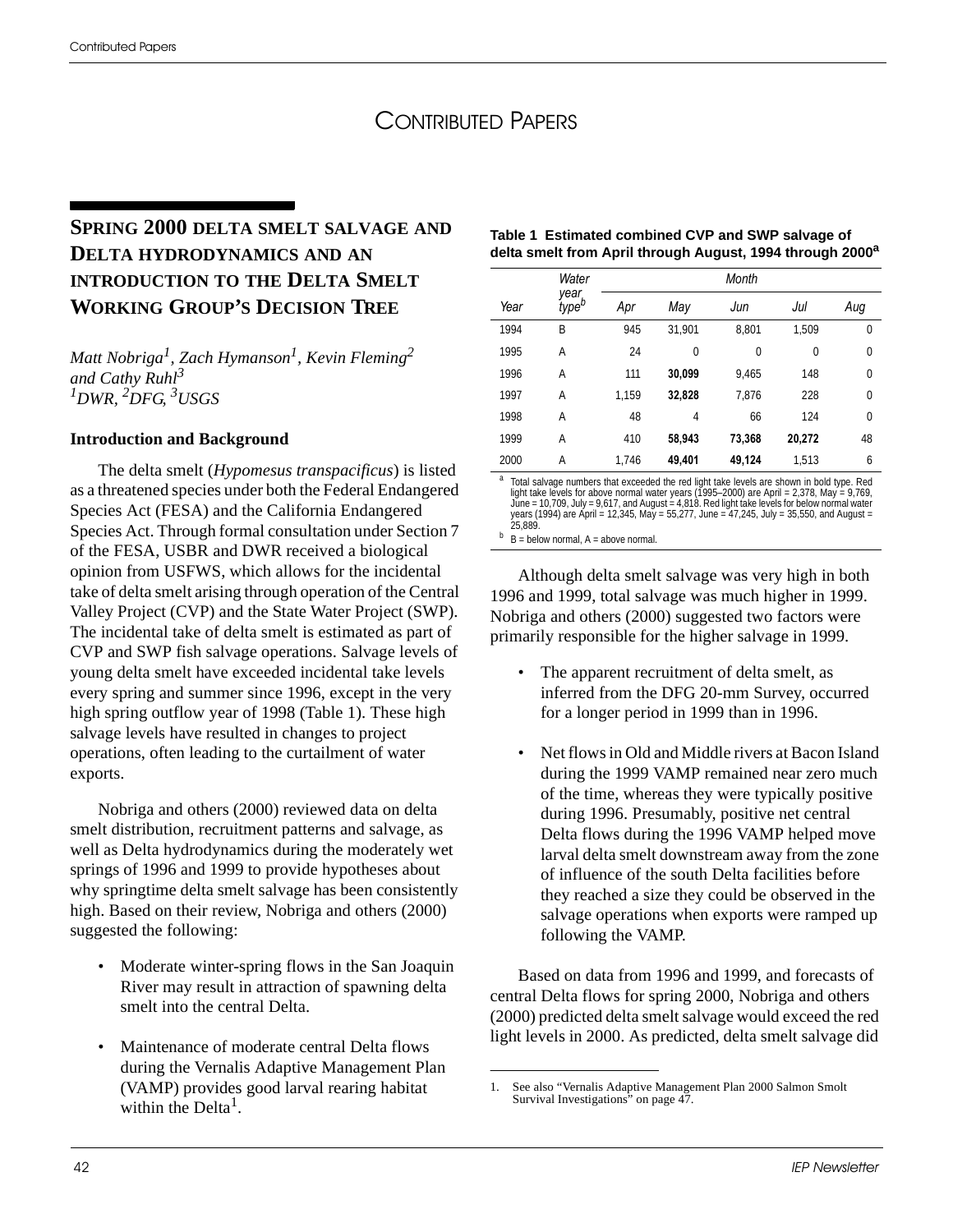exceed red light levels in May and June 2000. In this article we review data on delta smelt salvage in conjunction with hydrodynamic data for spring and early summer 2000 to provide additional evidence that high spring salvage may result from VAMP operations. We also provide an overview of the Decision Tree Process used by the Delta Smelt Workgroup to help determine when changes to water project operations may be warranted.

#### **Overview of Hydrodynamics Methods**

The USGS collected tidal flow data on a 15-minute interval at Old and Middle rivers using ultrasonic velocity meters (UVM) (Oltmann 1998). These data were tidally averaged to provide net flow at each location. The net flow at Old and Middle rivers will be referred to as central Delta flows throughout this article.

#### **Vernalis Flow and Delta Smelt**

Nobriga and others (2000) hypothesized the occurrence of intermediate flows on the San Joaquin River in late winter 1996 and 1999 provided attractive conditions for adult delta smelt moving upstream to spawn. During winter and spring 2000, San Joaquin River flow at Vernalis was similar in timing and magnitude to the other recent moderately wet years reviewed by Nobriga and others (2000) (Figure 1). However, it is unknown what proportion of adult delta smelt spawned in any particular part of the Delta during any of these years. DFG is conducting a study designed to better characterize delta smelt spawning habitats. The results of this study may be very useful to forecasting high salvage events.

Since 1996, additional reservoir releases from the San Joaquin system have been provided for a 30-day period from mid-April to mid-May as part of the VAMP. This "pulse flow" was designed to provide transport flows for chinook salmon emigrating from the San Joaquin basin. The pulse flow is also thought to provide beneficial transport and habitat enhancement flows for delta smelt larvae spawned in the central and south Delta. However, by improving in-Delta habitat conditions and reducing net negative flows, VAMP may be responsible for the consistent exceedance of red light take levels in late spring and early summer. In years before the implementation of the VAMP, central Delta flows were typically negative throughout the spring. Presumably delta smelt spawned in the south Delta would have been entrained as larvae before they grew large enough to be

salvaged at the facilities (see below). With the implementation of the VAMP pulse flow period, there is a window of time each spring during which central Delta flows range from only slightly negative to slightly positive. Nobriga and others (2000) hypothesized that the pulse flow allows delta smelt spawned in the central and south Delta to rear and grow large enough to be observed in the salvage (see below) once the pulse flow ends.



**Figure 1 San Joaquin River flow at Vernalis (cubic meters per second) from January through July for moderately wet years 1996, 1999, and 2000**

#### **Overview of Salvage Patterns and Delta Hydrodynamics**

Salvage of young delta smelt at the SWP and CVP Delta fish facilities begins to be quantified each spring when the smelt reach a length of about 25 mm. In terms of total delta smelt salvaged, 2000 was similar to recent years with high salvage occurring in May and June (Table 1). As in previous years (Nobriga and others 2000) delta smelt salvage began to increase, particularly at the SWP, at the end of the VAMP, about May 20 (Figure 2). Interestingly, the salvage increase was associated with only a very slight change in central Delta flows (Figure 3), suggesting the increase was triggered by smelt residing near the facilities. In response to the abrupt increase in delta smelt salvage, SWP exports were cut back and CVP exports were increased for a few days beginning about May 25 (see article by Le on page 9 for details about operations changes). Salvage densities decreased in response to this change in operations, but increased again when the SWP increased exports beginning about May 27. Despite a noticeable decrease in salvage density throughout June, the total number of delta smelt salvaged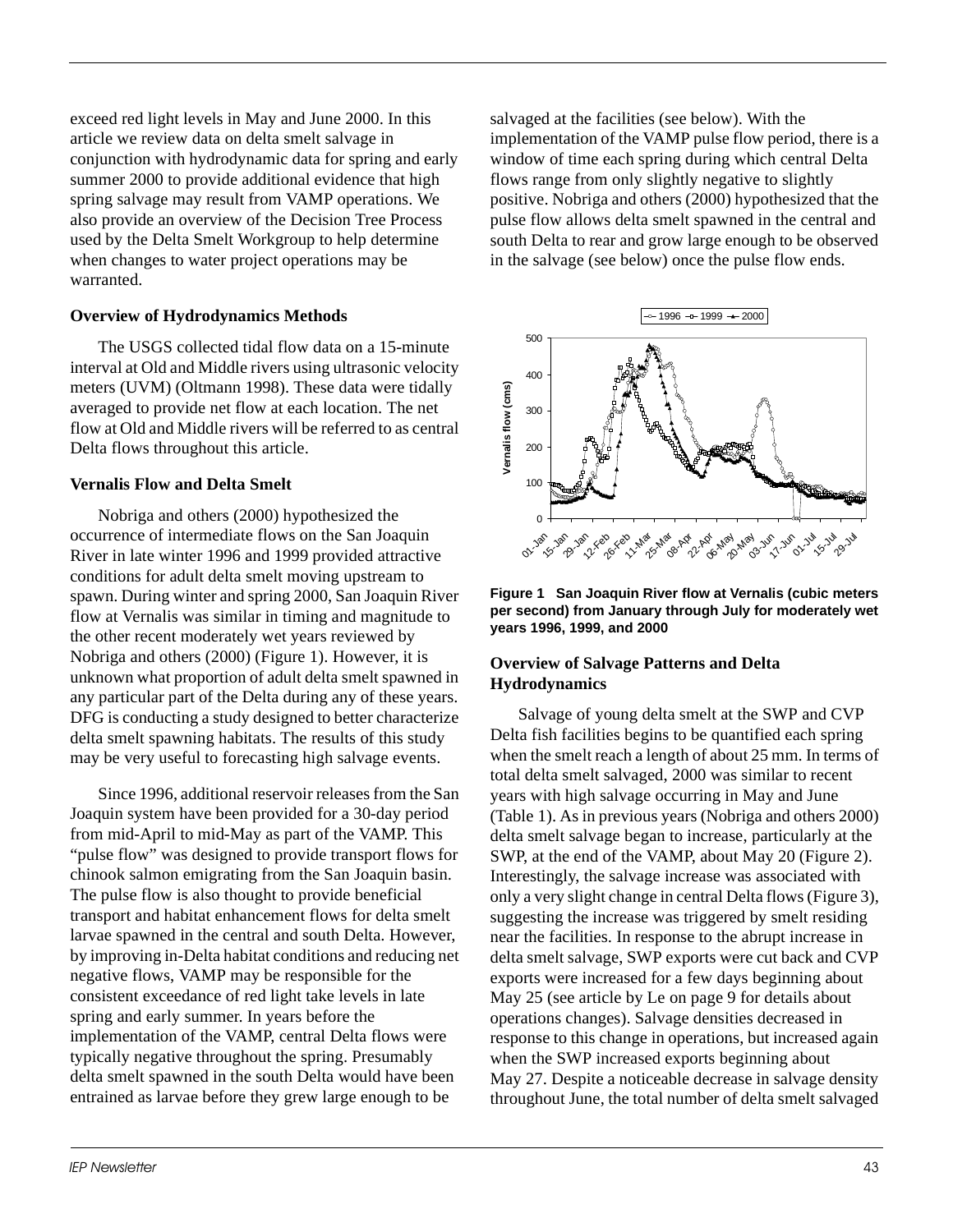during June was about the same as in May (Table 1) due to the larger volume of water exported in June (Figure 4).

In conclusion, San Joaquin River flows during winter and early spring 2000 were similar to other years hypothesized by Nobriga and others (2000) to attract spawning delta smelt into the central Delta. Delta smelt salvage quickly exceeded red light levels following the VAMP in 2000 as it has in most recent years. This lends additional support to the hypothesis that the VAMP results in suitable larval rearing conditions within the central and south Delta, and therefore high salvage when CVP and SWP exports ramp up after VAMP. This should not be interpreted as meaning entrainment losses of delta smelt are higher now than they were historically. We believe the difference is that some of the fish that would historically have been "silently" entrained as larvae, now grow to a detectable size during the VAMP period and are therefore counted in salvage during late May and June.



**Figure 2 Daily CVP and SWP export rates and delta smelt salvage density for the 30-day period following the conclusion of the VAMP pulse flow in 2000**



**Figure 3 Tidally averaged (net) flow in Old and Middle rivers at Bacon Island from April through July as measured by ADCPs operated by USGS**



**Figure 4 CVP and SWP daily export rates from April through July 2000**

#### **Delta Smelt Working Group Decision Tree Process**

The Delta Smelt Working Group is a product of the 1995 delta smelt biological opinion. As defined in the opinion, the group's purpose is "…to resolve biological and technical issues raised by this opinion and to develop recommendations for consideration by the management group." Participants include agency personnel from USFWS, NMFS, DFG, USBR, EPA, DWR and SWRCB. The Delta Smelt Decision Tree (Table 2) is the written description of the types of information, questions, and thought processes the working group uses to determine if recommendations for operational changes are warranted. The decision tree is not intended to add any new requirements or criteria, but rather it is intended to inform other interested parties of the decision processes presently in use.

#### **Reference**

Oltmann RN. 19983 Measured flow and tracer-dye data showing anthropogenic effects on the hydrodynamics of south Sacramento-San Joaquin Delta, California, spring 1996 and 1997. USGS Open-File Report 98–285. Sacramento (CA): U.S. Geological Survey. 16 p.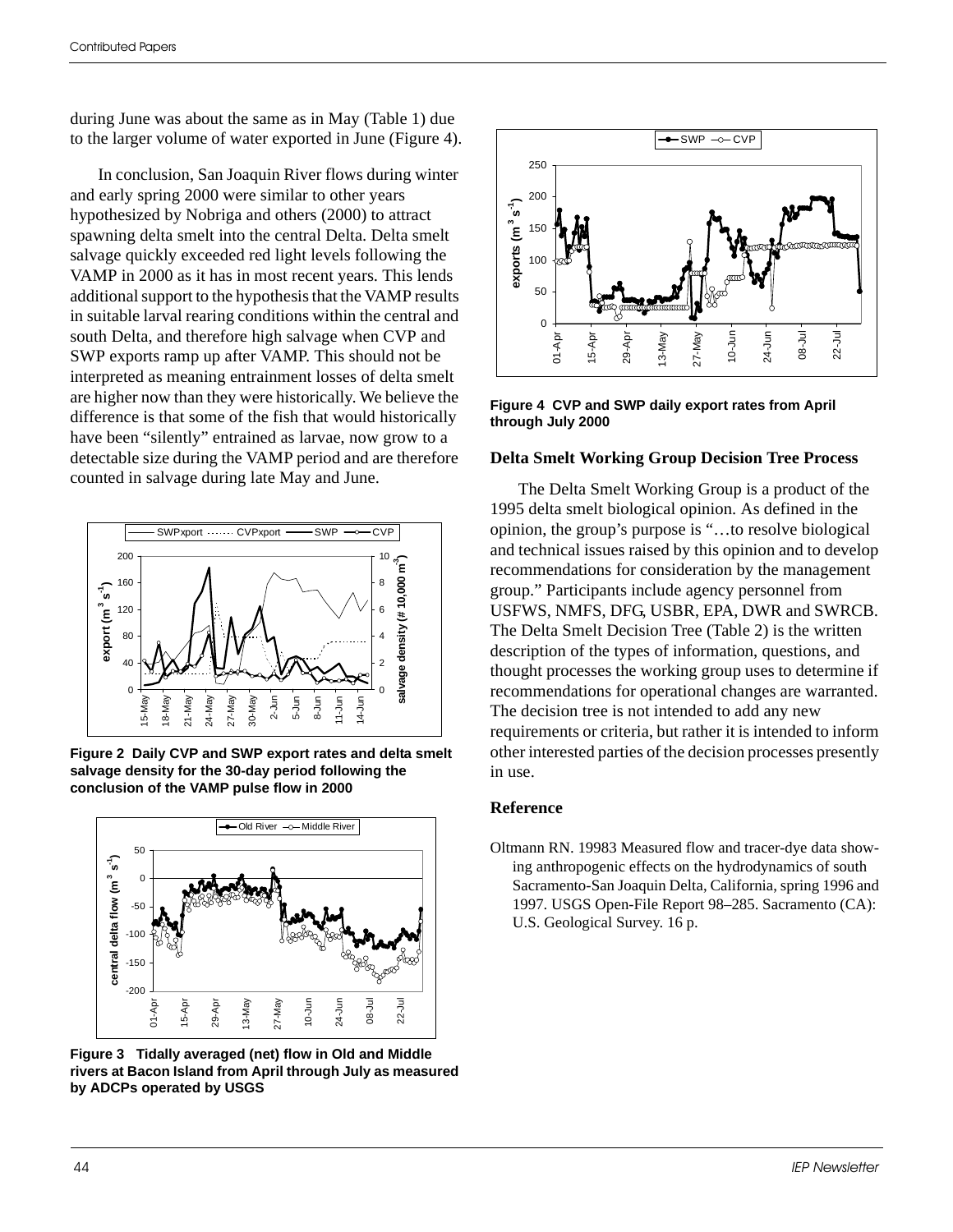|  | Table 2 The Delta Smelt Decision Tree |  |  |  |
|--|---------------------------------------|--|--|--|
|--|---------------------------------------|--|--|--|

| Life stage                                    | <b>Adults</b>                                                                                                                                                                                                                            |
|-----------------------------------------------|------------------------------------------------------------------------------------------------------------------------------------------------------------------------------------------------------------------------------------------|
| Timing                                        | Pre-VAMP (February 1 through April 15)                                                                                                                                                                                                   |
| Concerns                                      | 1) High relative densities of adults in the south Delta are a concern due to the potential for increase entrainment at the SWP<br>and CVP.                                                                                               |
|                                               | 2) High relative densities of delta smelt in the south Delta also suggest spawning may occur in the south Delta, increasing the chances for exceeding the red light level <sup>a</sup> of incidental take in the late spring and early s |
| Data of interest                              | Before pre-VAMP, consider fall midwater trawl indices                                                                                                                                                                                    |
|                                               | Spring midwater trawl                                                                                                                                                                                                                    |
|                                               | Salvage                                                                                                                                                                                                                                  |
|                                               | Beach seine                                                                                                                                                                                                                              |
|                                               | Chipps Island trawl                                                                                                                                                                                                                      |
|                                               | Hydrology (wet or dry year; placement of X2)                                                                                                                                                                                             |
|                                               | Water quality conditions and water temperature                                                                                                                                                                                           |
|                                               | Condition of the fish                                                                                                                                                                                                                    |
| Assessment of conditions                      | Adult distribution in Delta and downstream of the Delta                                                                                                                                                                                  |
|                                               | Salvage levels/densities, yellow light                                                                                                                                                                                                   |
|                                               | Potential high numbers in juvenile salvage if high numbers of adults are concentrated in the south Delta                                                                                                                                 |
| Tools for change                              | Reduction in exports, either concurrently at both facilities or at the facility that is salvaging the most fish                                                                                                                          |
| Biological questions using the available data | 1) Is the adult distribution broad or not?                                                                                                                                                                                               |
|                                               | 2) Is salvage elevated or not?                                                                                                                                                                                                           |
|                                               | 3) Is previous FMWT index high or low?                                                                                                                                                                                                   |
|                                               | 4) Are water quality conditions (e.g. water temperatures) conducive to spawning?                                                                                                                                                         |
|                                               | 5) Are fish ripe for spawning? (Both of above may help determine if there will be a protracted spawn.)                                                                                                                                   |
| Questions concerning operations               | 1) Is there a need to reduce exports at either or both facilities based on either the distribution of adults and/or an increase in the<br>salvage of adult delta smelt?                                                                  |
|                                               | 2) Is it likely to be a difficult spring or summer? That is, do we expect high levels of delta smelt salvage in the spring or<br>summer?                                                                                                 |
| Assessment of concern                         | I. If the stated recovery criteria index is lower than 239, then concern is high.                                                                                                                                                        |
|                                               | II. If distribution information shows adults delta smelt are concentrated in the south and central Delta, then concern is high.                                                                                                          |
|                                               | III. If the observed or predicted salvage of adults increases sharply, then concern is high.                                                                                                                                             |
|                                               | IV. If fish at the salvage facilities are on the verge of spawning and temperatures are conducive to spawning, then concern is<br>high.                                                                                                  |
| Recommendations                               | A) If concern is high and salvage increases abruptly, then recommendations for action is likely.                                                                                                                                         |
|                                               | B) If the observed or predicted salvage is at or approaching the red light or at the yellow light, then a recommendation for action<br>is likely.                                                                                        |
|                                               | C) If assessments II and I are true, then we expect a difficult spring or summer (June and July)                                                                                                                                         |
| Life stage                                    | Larvae                                                                                                                                                                                                                                   |
| Timing                                        | VAMP (April 15 through May 15)                                                                                                                                                                                                           |
| Concerns                                      | High numbers of larvae in the south Delta will likely result in higher numbers of fish rearing to juvenile stages and higher<br>levels of entrainment.                                                                                   |
| Data of interest                              | Light traps surveys                                                                                                                                                                                                                      |
|                                               | 20-mm survey <sup>b</sup>                                                                                                                                                                                                                |
|                                               | Water temperatures                                                                                                                                                                                                                       |
|                                               | Salvage <sup>c</sup>                                                                                                                                                                                                                     |
|                                               | Hydrology (wet or dry year; placement of X2)                                                                                                                                                                                             |
| Assessment of conditions                      | Spawning distribution                                                                                                                                                                                                                    |
|                                               | Percent distribution                                                                                                                                                                                                                     |

<sup>a</sup> Yellow light and red light as defined in the 1995 OCAP opinion.

<sup>b</sup> If fortnightly 20-mm survey is occurring and red light occurs, then effort will increase to weekly sampling.

<sup>c</sup> Salvage levels at this time will likely not reflect the number of delta smelt in the south Delta, since smelt begin to be counted at the salvage facilities at about 25 mm.

<sup>d</sup> The barriers shall be operated as stated in the USFWS biological opinion (1-1-96-F-53), April 26, 1996.

<sup>e</sup> Changes considered under "a" and "b" would aim to increase net positive flows in Old and Middle rivers downstream of the export facilities.